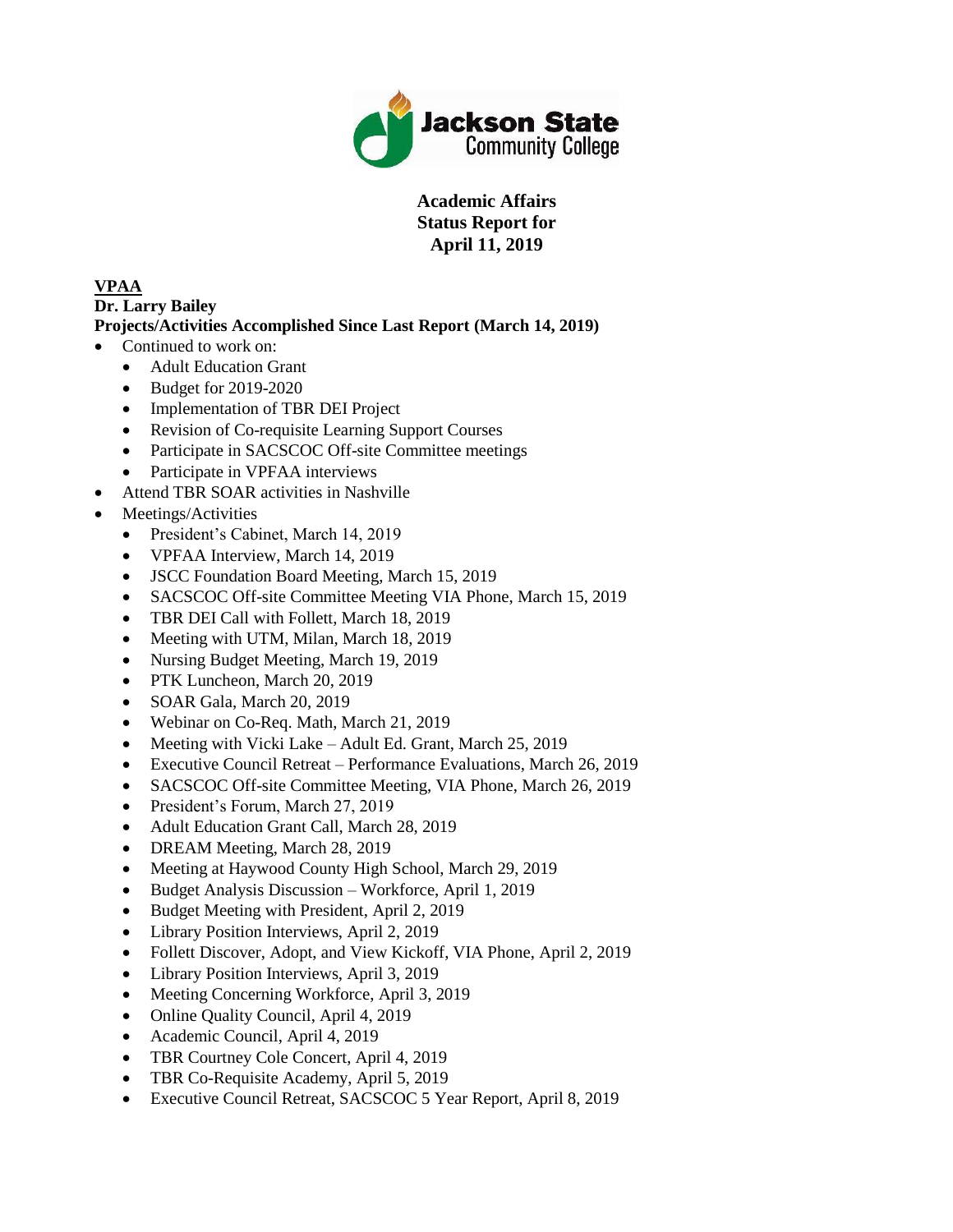- Executive Council Retreat- Business Continuity Plan, April 9, 2019
- Conference Call with Decatur County Schools ENGL 0899 Pilot, April 9, 2019
- Debrief on DEI and Co-Requisite Implementation, April 9, 2019
- SACSCOC Off-site Committee Meeting, VIA Phone, April 10, 2019

#### **Projects/Activities Planned**

- Complete and submit Adult Education Grant
- Participate in SACSCOC Off-site Review in Atlanta
- Attend end of year ceremonies graduation, awards ceremony, pinning ceremonies
- Assist with faculty interviews
- Meetings/Activities
	- President's Cabinet, April 11, 2019
	- Meeting with Vicki Lake Adult Education Grant, April 12, 2019
	- Radiologic Technology Program Advisory Committee, April 12, 2019
	- TBR Digital Engagement Initiative Q & A Session, April 12, 2019
	- Economic Development Meeting, Trenton, April 16, 2019
	- Faculty Council Executive Committee, April 18, 2019
	- SACSCOC Off-site Review, Atlanta, April 22-24, 2019
	- Lexington Center  $20<sup>th</sup>$  Anniversary, April 25, 2019
	- Innovation Concert, April 25, 2019
	- DREAM Meeting, April 29, 2019
	- Call Concerning ENGL 0899 Pilot, April 30, 2019
	- Strategic Planning Committee Meeting, April 30, 2019
	- President's Open Forum, April 30, 2019
	- Students Awards Ceremony, April 30, 2019
	- Academic Council, May 1, 2019
	- Health Sciences Fee meeting, May 2, 2019
	- Nursing Pinning, May 2, 2019
	- PTA Program Advisory Meeting, May 3, 2019
	- OTA Pinning, May 3, 2019
	- JSCC Graduation, May 4, 2019
	- Meeting with AAC Staff, May 6, 2019
	- Engineering Systems Technology Advisory Committee, May 7, 2019
	- Meeting Concerning Cengage Unlimited, May 9, 2019
	- Meeting Concerning Early Childhood Program, May 9, 2019
	- Strawberry Festival, Humboldt, May 10, 2019
	- TBR ESL Institute, Nashville, May 13, 2019
	- Meeting with Health Sciences Directors HS Fee, May 15, 2019
	- Online Quality Council, May 15, 2019
	- Academic Council, May 15, 2019
	- MLT Advisory Committee, May 16, 2019
	- Biology Faculty Interviews, May 17, 2019
	- Campus Visit to Murray State, Murray, Kentucky, May 20, 2019
	- Conference Call Adult Education Grant, May 21, 2019
	- Conference Call Adult Education Grant, May 28, 2019
	- Biology Faculty Interviews, May 28, 2019
	- Academic Affairs Budget Review, May 29, 2019
	- Executive Council, June 3, 2019
	- Emergency Management Table Top, June 4, 2019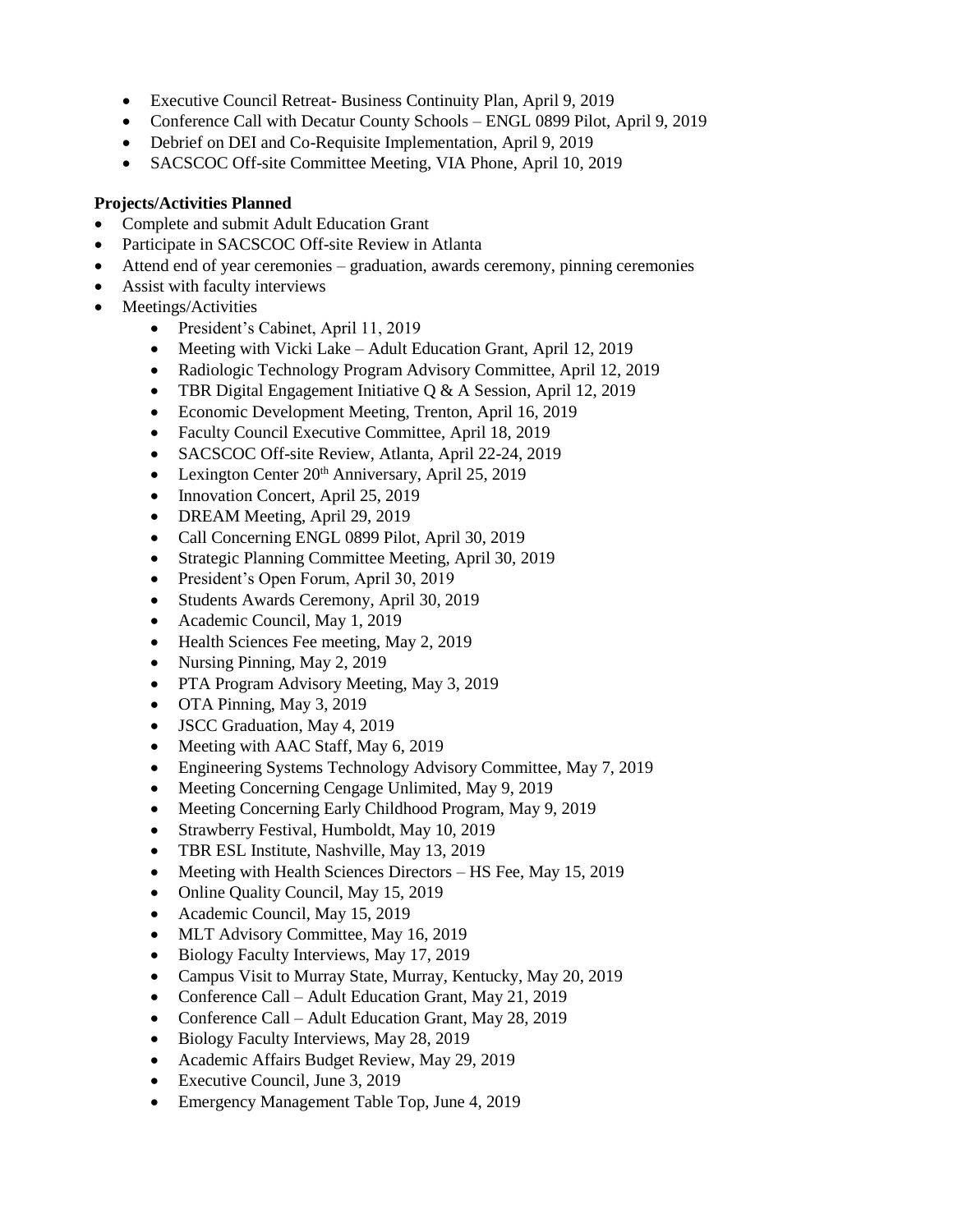- Gibson County Education Meeting, Humboldt, June 5, 2019
- Academic Council, June 5, 2019
- Meeting in Humboldt Humboldt Center, June 6, 2019

#### **Melissa Lyles**

#### **Projects/Activities Accomplished Since Last Report**

- Assisted with SOAR Event in Nashville, March 19-21, 2019
- Assisted with DEI project
- Assisted with 2019-2020 Budgets
- Attended Graduation meeting
- Gathering Faculty Regalia orders
- Planning for Honors and Awards Ceremony gathered award information from faculty and staff; majority of invitations (of names that have been submitted) went out to students April 10 with the rest going out by Friday, April 12;work orders submitted to OIT and Physical Plant; secured table and chair rental with Eric's Rentals; still trying to secure a caterer
- Processing Late Withdrawals
- Assisting students with registration overrides and other issues for summer and fall 2019

## **Projects/Activities Planned**

- Continue Honors and Awards Ceremony planning
- Assist Dr. Bailey with committee structure work
- Re-check DEI entries for accuracy

## **Jennifer Cherry**

## **Projects/Activities Accomplished Since Last Report**

- Approved several TAF purchases
- Met with and advised several students
- Conference call with Jeremy Burnett from SWCC—giving them guidance on DegreeWorks issues they are having
- Participated in Webinar regarding DegreeWorks
- Met with Dr. Bailey and Vicki Lake regarding the Adult Ed (GED) grant
- Did extensive work on the Adult Ed (GED) grant—proposed budget, budget narrative, scheduling options, editing, etc.
- Attended the President's Forum in March
- Updated DegreeWorks with a few course changes
- Participated in conference call regarding the Adult Ed (GED) grant
- Attended Bagels and Bluegrass check presentation
- Gave a presentation to the AMT cohort—"Pitfalls and Opportunities of Social Media while Applying for a Job"
- Have received multiple new TAF proposals for 19-20—have reviewed them with Angie Brown to determine TAF eligibility
- Created the TAF ballot for 19-20—will schedule TAF committee meeting for next week
- Assisted several schools with questions regarding Dual Credit processes
- Have received numerous catalog updates—deadline is April 19

## **Upcoming Projects/Activities**

- DW updates
- Processing Dual Credit forms
- Dual Credit MOUs for 19/20
- New TAF proposals and meeting
- Catalog updates
- Adult Ed (GED) grant submission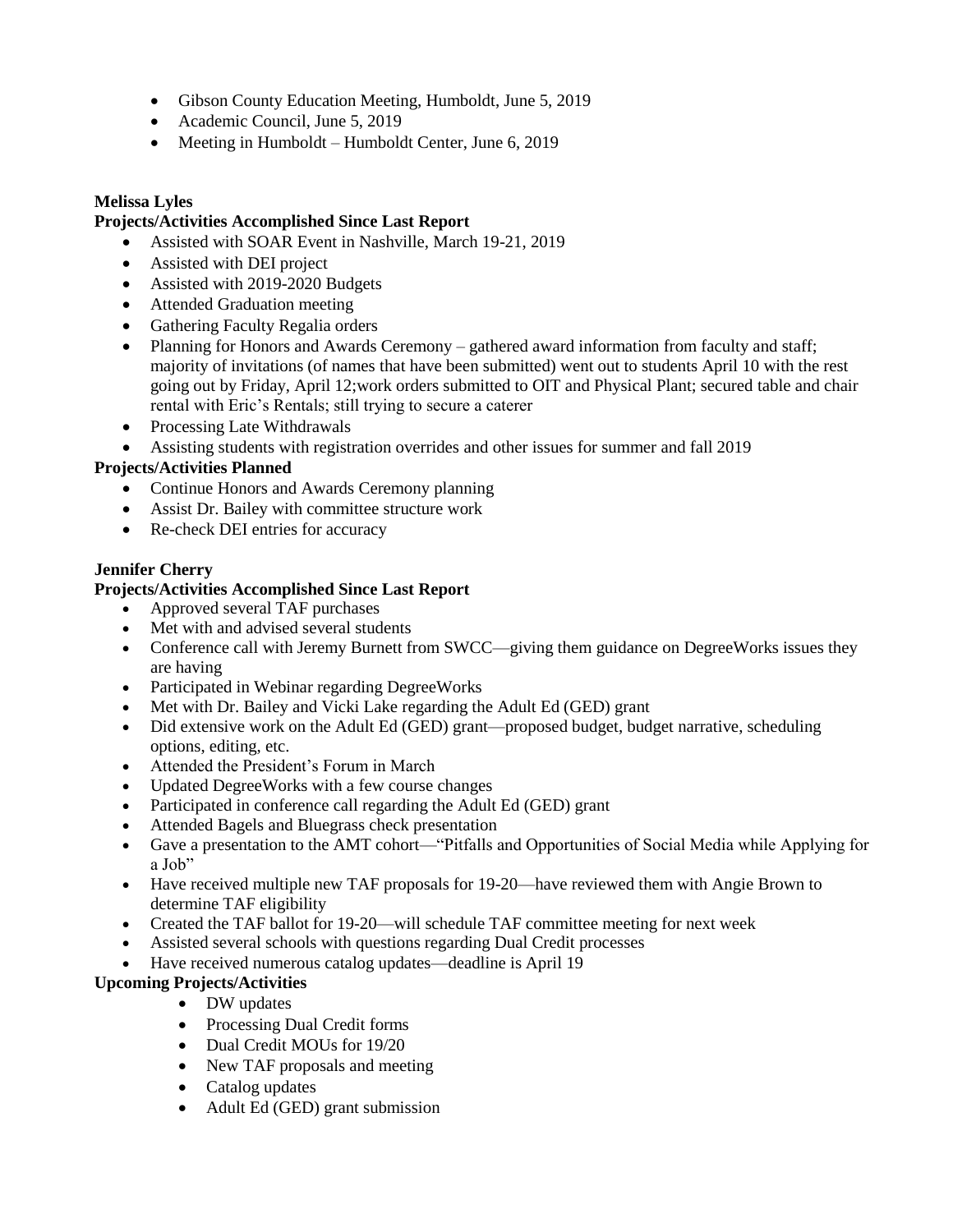- First Ladies luncheon
- Providing DegreeWorks training week of April 15
- Meeting with Bruceton Central High School regarding Dual Credit
- Paris Fish Fry

#### **Will Shull**

#### **Projects/Activities Accomplished Since Last Report**

- Trained faculty and staff in AdvisorTrac refresher sessions
- Helped with Advising Survey info for DREAM (data) Team meeting
- Attended DREAM meeting
- Planned Advising Training and learning support information updates
- Finalize Student Planner
- Gathered and promoted ANCHOR Advising Week event information
- Worked with Completion Coaches on website revisions
- Met regarding eCampus to better plan Registration Center's part of that process
- Worked with Robin Marek and Jacqueline Curry and David Clark for two Business Continuity Plans
- Represented JSCC in a conference call with TBR and the TN School for the Deaf
- Met or corresponded with numerous readmit and new summer students regarding advising and their admission/registration process

#### **Project/Activities Planned**

- Present or help present advising information session and advising software training sessions
- Attend meeting with Folett Higher Ed Manager regarding TBR's DEI
- Attend DREAM meeting
- Attend Strategic Planning Committee
- Work with Victor Garcia and gap advisors to implement new gap advising request portal

#### **Old Issues**

• Continuing to streamline advising process

#### **Cindy Werner**

#### **Project/Activities Accomplished Since Last Report**

- Met with and advised several students
- Attended President's Forum March
- Contacted students about attendance issues by phone, email, and face-to-face
- Attended DREAM meeting March
- Attended Banner 9 webinar training
- Met with Dean Youngerman concerning LS co-requisites for MATH 0030
- Attended VPFAA Interview of Amy Brand
- Attended JSCC Student Art Exhibit
- Assisted with the Career and Job Fair
- Participated in discussions with Treva Berryman and Community College Directors concerning Learning Support
- Attended the TBR Co-requisite Academy
- Attended Pat Fitzhugh's presentation author of The Legend of the Bell Witch of Tenn

## **Upcoming Projects/Activities**

- Continue to contact LS students and track progress for remainder of the semester
- Gather and report grades for LS Courses
- Continue to assist with Dual Credit verification
- Assist with GAP advising
- Assist with JSCC Graduation
- Will attend the Presentation/Q&A session for TBR Digital Engagement Initiative
- Will assist with the Advising Process/Theory Training and the "hands-on" advisor training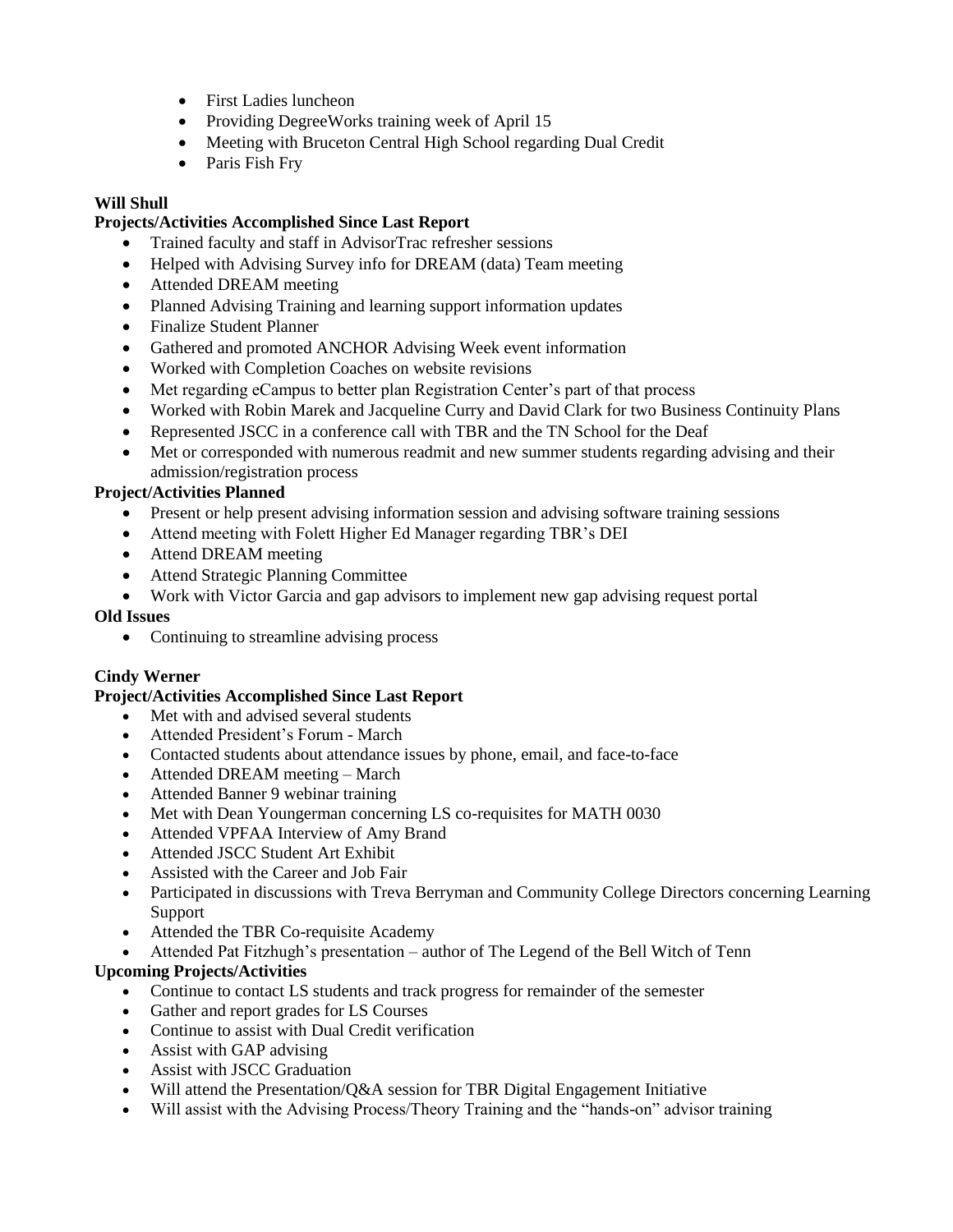## **Academic Support Division**

#### **Projects/Activities Accomplished Since Last Report**

Patrick Davis

- Participate in a preliminary conference call and presentation with TutorMe
- Interviewed final candidates for the Library Circulation and Instruction Librarian position
- Met with Library staff and Library Director
- Met with Distance Education staff and Distance Education Director
- Met with Writing Center Director
- Met with Academic Assistance Center Coordinator
- Met with members of Online Policy sub-committee to discuss draft to update online course development policy
- Attended Academic Council meeting
- Attended Online Quality Council meeting

## **Accessibility Initiatives Update**

- Participated in conference call with TBR Accessibility Campus Chairs meeting
- Contacted vendor for Equidox accessibility conversion software to setup user accounts
	- $\circ$  Coordinated two webinar dates: 1) Train-The-Trainer 4/18/19 @ 2:00 PM and 2) Introduction to Equidox  $-4/24/19 \text{ } \textcircled{e} 1:00 \text{ } \text{PM}$
- Held a conference with colleagues from Chattanooga State on accessibility

## **TBR Committees Update**

- Participated in conference call for upcoming of RFP for the Learning Management System (eLearn)
- Participated in conference call TBR Distance Education Committee and TN eCampus Advisory **Committee**
- Participated in conference call TBR TN eCampus Oversight Committee.

## **Off-Campus Operations**

 Coordinated with OIT and Paris Coordinator to discuss computer lab setup and Zoom videoconference equipment setup

## **Community**

- Attended Jackson Civitan Club meeting
- Attended 100 Black Men of West Tennessee meeting

## **Projects/Activities Planned**

- Attend Academic Council meeting
- Attend Online Quality Council meeting
- Meet with Physical Plant to discuss summer temporary operations move due to H-VAC project.
- Attend TBR Accessibility Chairs meeting at TBR Central Office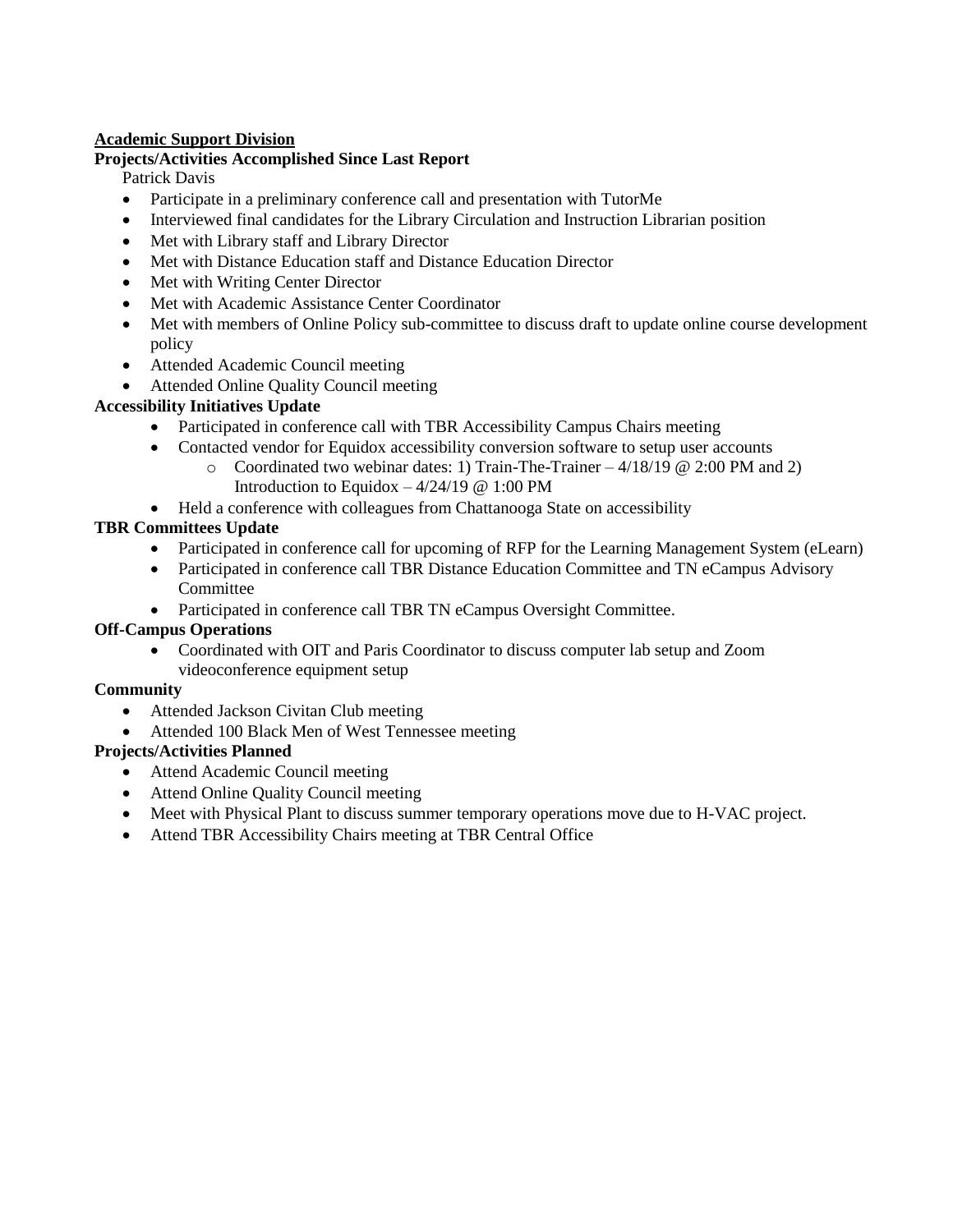#### **Academic Assistance Center Projects/Activities Accomplished Since Last Report Jackie Barnacastle**

- Building positive relationships with all visitors to the AAC:
	- o Sent surveys to all students who visited the ACC to received feedback on our services
- Aiding AAC staff with technology:
	- o Created/Assembled report to show missed Exit Exam appointments
	- o Worked with Sonny Davis to improve the test scheduling page reports
	- o Started Logic/Programming class to use knowledge gained to enhance staff support
	- o Continuing to upgrade communication to students from TutorTrac to lessen confusion and improve tutoring attendance
	- o Worked with Jeannette Stone and Rita Hill to train them on a new aspect of appointments in TutorTrac
- Working with SIT Team/Instructors addressing student needs and concerns:
- Will serve on Athletic Committee
- Safety Drills/Training:
	- o Attended Time Management training
	- o Attended Empowerment Training to support our students who are military veterans

#### **Jeannette Stone**

- Spend time getting to know the needs of the students who visit the AAC:
	- o Continuing to match availability of student and tutor when tutoring is requested
- Seek out workshops, webinars, conferences and other training opportunities:
	- o Attended Redrock Software Conference (TutorTrac) to learn of different and more effective ways to use the software
- Grow and learn in my use of TutorTrac by exploring its uses for scheduling and maintaining records:
	- o Trained with Jackie on a new aspect of appointments in TutorTrac
- Continue to learn and implement aspects of overseeing the Tutoring Program so that it functions efficiently and effectively:
	- o Consulted with the Tutor Coordinator of Appalachian University about his use of Zoom in their Tutoring Program
- Make necessary changes to the Tutor Training Handbook
	- o Notated ideas from others who attended the Redrock Conference on their use of displaying information and pictures in their Tutor Training Manuals and Online Training Programs

## **Lorrel Fuller**

- Attend workshops or training to improve personal and/or team skills:
	- o Attended Time Management Training conducted by HR
- Staying abreast of the latest procedures for administering exams in the AAC:
	- o Attended a Zoom training session in order to administer a proctored exam to a BIO 2020 JSCC Online student in North Carolina
- To encouraging student success, attend activities sponsored by students or geared toward students: o Attended JSCC Student Art Exhibit and Reception
	- Update policies and procedures in the AAC's OPM for testing:
		- o Updated Student Rules and Policies for Testing Form

#### **Rita Hill**

- o Trained with Jackie on a new aspect of appointments in TutorTrac
- o Attended Zoom training session
- o Attended Time Management Training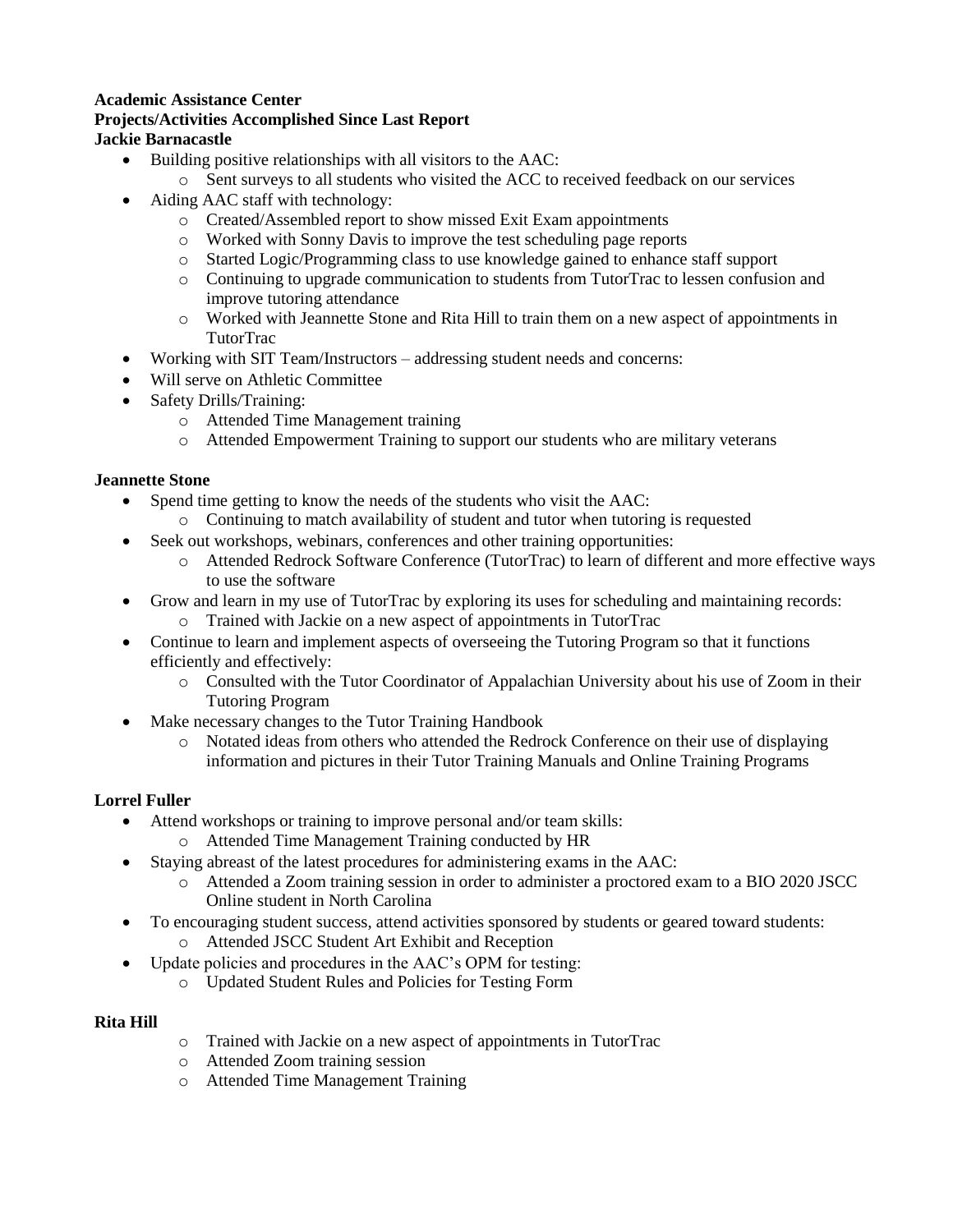## **Veronica Jones**

- Market the Academic Assistance Center to make students aware of its existence as a resource to assist in meeting their academic goal:
	- o Toured the Learning Support Offices and Student Support areas of Valencia College in Orlando, FL. Maintain contact with staff for ideas on creating student friendly and supportive areas. I was very impressed with the number of students using the resources available to them.
- Consult with Deans and faculty as a means to accumulate ideas and suggestions as to how the AAC can assist in meeting the needs of students:
	- o Spoke to Learning Support Math instructors regarding students needing special attention/one-onone tutoring
	- o Consulted with the Director of Distance Learning, Meisha Daniels, about using Zoom for tutor training and virtual tutoring. A meeting has been scheduled for further discussion and brainstorming
- Staff attendance/participation in seminars/webinars for professional development
	- o Attended Zoom Training Session
	- o Attended Time Management Training presented by Amy West
- Attend/participate in Leadership activities offered by existing Jackson State institutional memberships or external organizations
	- o Attended the Association of Coaching and Tutoring Profession Conference

## **Distance Education**

#### **Project/Activities Accomplished Since Last Report Meisha Daniels**

- **Goal 1:** Attended Online Quality Council Meeting
- **Goal 2**: Meet with Will S. to discuss TNeCampus registration transition
- **Goal 3:** Attended TBR/D2L Sys Admin Meeting
- **Goal 4:** Attended Kickoff Follett eBook Conference call with vendor and JSCC Staff
- **Goal 5:** Hosted and attended team meeting to discuss project updates, summer start duties
- **Goal 6:** Attended TNeCampus meeting via conference call
- **Goal 7:** Held conference call with Distance Ed Director at Rhodes College to discuss their implantation of zoom room system
- **Goal 8:** Attended JSCC Banner 9 virtual training
- **Goal 9:** Meet with Will Shull to discussion the transition of TNeCampus Enrollment
- **Goal 10:** Assisted internal staff (AAC, Library, Faculty) with Zoom, eLearn and BlueJean technical support/training
- **Goal 11**: Launched new distance education helpdesk ticketing system
- **Goal 12**: Assisted faculty with instructional support request via helpdesk ticketing system
- **Goal 13:** Provided faculty with one-on-one hands eLearn instructional support
- **Goal 14:** Addressed student request via phone calls, walk-ins and email.
- **Goal 15:** Developed Phase 2 working template of the "Getting Started" pages
- **Goal 16:** Discussed with Will S about the live stream of JSCC Advising Information Session to all centers
- **Goal 17:** Discussed with Linda Shirley and DE about install a Zoom Room in Paris

## **Library**

## **Activities/Projects Accomplished Since Last Report Progress towards Performance Goals and Activities that have been done Scott Cohen**

 Has provided face-to-face Library Instruction for 9 English classes, 2 Education classes, 3 Communications classes, 2 Nutrition classes and 4 College Success classes.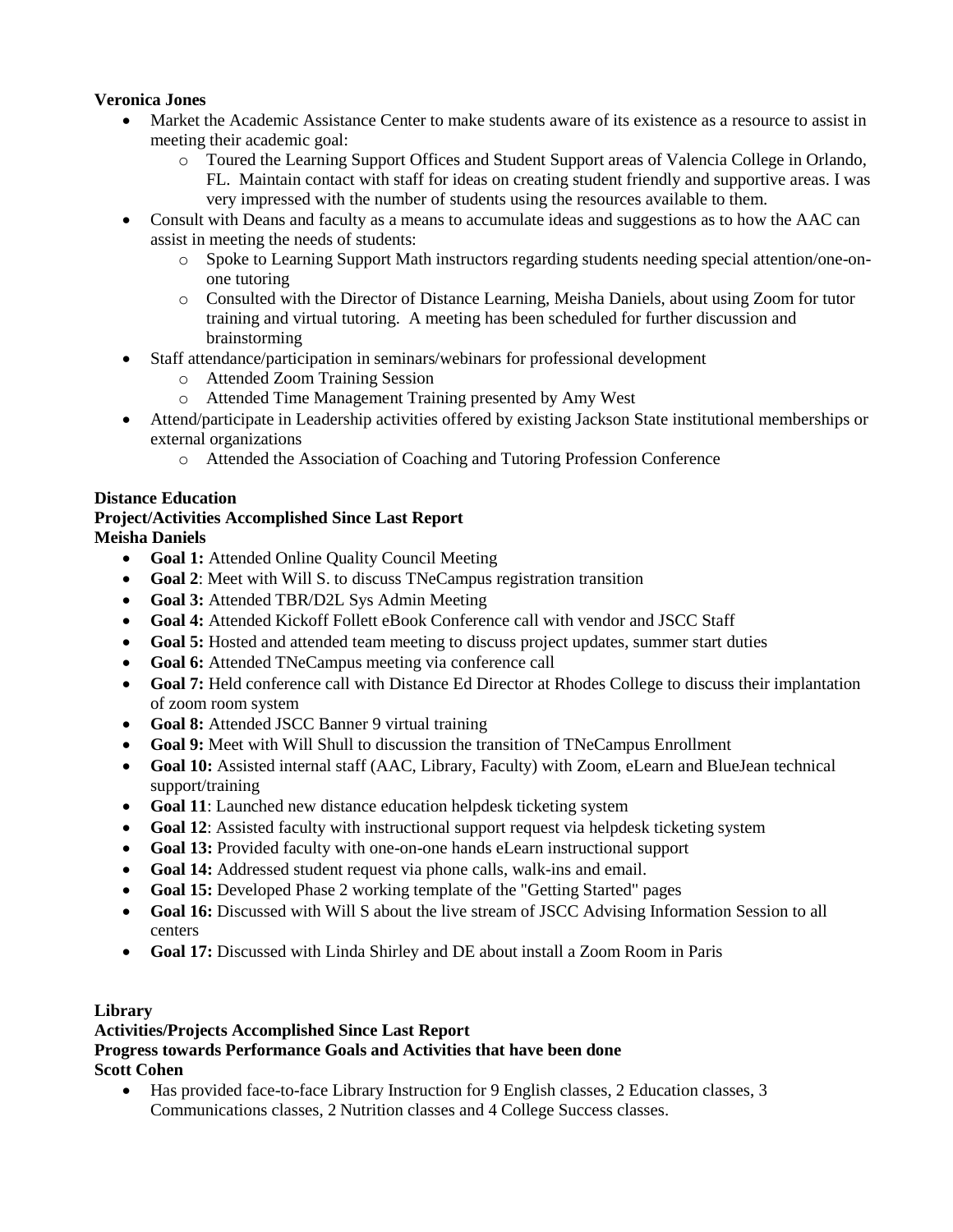- Serves as the online Embedded Librarian for 12 JSCC History classes and 3 JSCC Education classes, as well as 2 TneCampus classes.
- Did several scheduled research consultations.
- **Goal**: **Create a Focus Group of historically underrepresented students targeted by Achieving the Dream. The focus group will make recommendations in regards to the services and resources of the JSCC Library.**

I have asked Faculty to suggest students for the focus group and received a suggestion. I am working with Sean Reid of the SGA to get SGA representation.

 **Goal: Start a Library newsletter to keep faculty abreast of resources and services of the JSCC Library**

Sylvia Rowe is working on a Spring 2019 newsletter.

- **Goal: Examine Travel Requests for the 2018-19 fiscal year with the Library staff.** Sylvia Rowe received a scholarship covering registration costs for the 2019 ACRL conference in Cleveland Ohio. I felt that this national conference would be something that would be beneficial for the staff to know about and approved her travel. Vanessa Jones will attend the 2019 Tennessee Library Association conference. I will attend the TBR Library Deans and Directors meeting.
- **Goal: A Library Staff member will attend a workshop on assessment to better understand how to assess Library patron needs.**

Robyn Hicks attended the ACRL Conference on Assessment on October 25. This goal has been met. **Goal: I will attend a leadership workshop.**

I attended a 2 day TBR Library Deans and Directors Leadership Workshop at East Tennessee State University. This goal has been met.

## **Robyn Hicks**

- Has worked with students via the Library's chat service.
- Has developed several displays.
- Attended a Quest meeting.
- **Goal: Attend campus events and represent the JSCC Library informing students of services.** Robyn has been working with Quest students on campus.
- **Goal: I will partner with all JSCC satellite library centers in efforts to inform them of opportunities in library services and help them create programs. I will also keep them informed of all activities hosted on the main campus.** Robyn will be working on this goal.
- **Goal: I will attend professional development trainings, conferences, webinars and classes to enhance my job performance.** Robyn attended the ACRL workshop on Assessment in Chattanooga on October 25, 2018. She attended customer service training in March, 2019 on campus.
- **Goal: Revises the Student Assistant Training Manual.** Robyn has started working on the revision.
- **Goal: I will create programs expanding range of diversity and inclusion to develop a sense of belonging among all staff, faculty and students.** She has developed displays on National Library Week, Women's History Month and Gardening Joys.

## **Sylvia Rowe**

- Received a scholarship to attend the national Association of College and Research Libraries annual conference in Cleveland Ohio. She is attending the conference this week.
- Did several scheduled research consultations.
- Had a conference call with the TBR Library Deans and Directors Accessibility Task Force.
- **Goal: Collaborate with Circulation Assistant (Carrie Baker) to implement and maintain social media accounts.**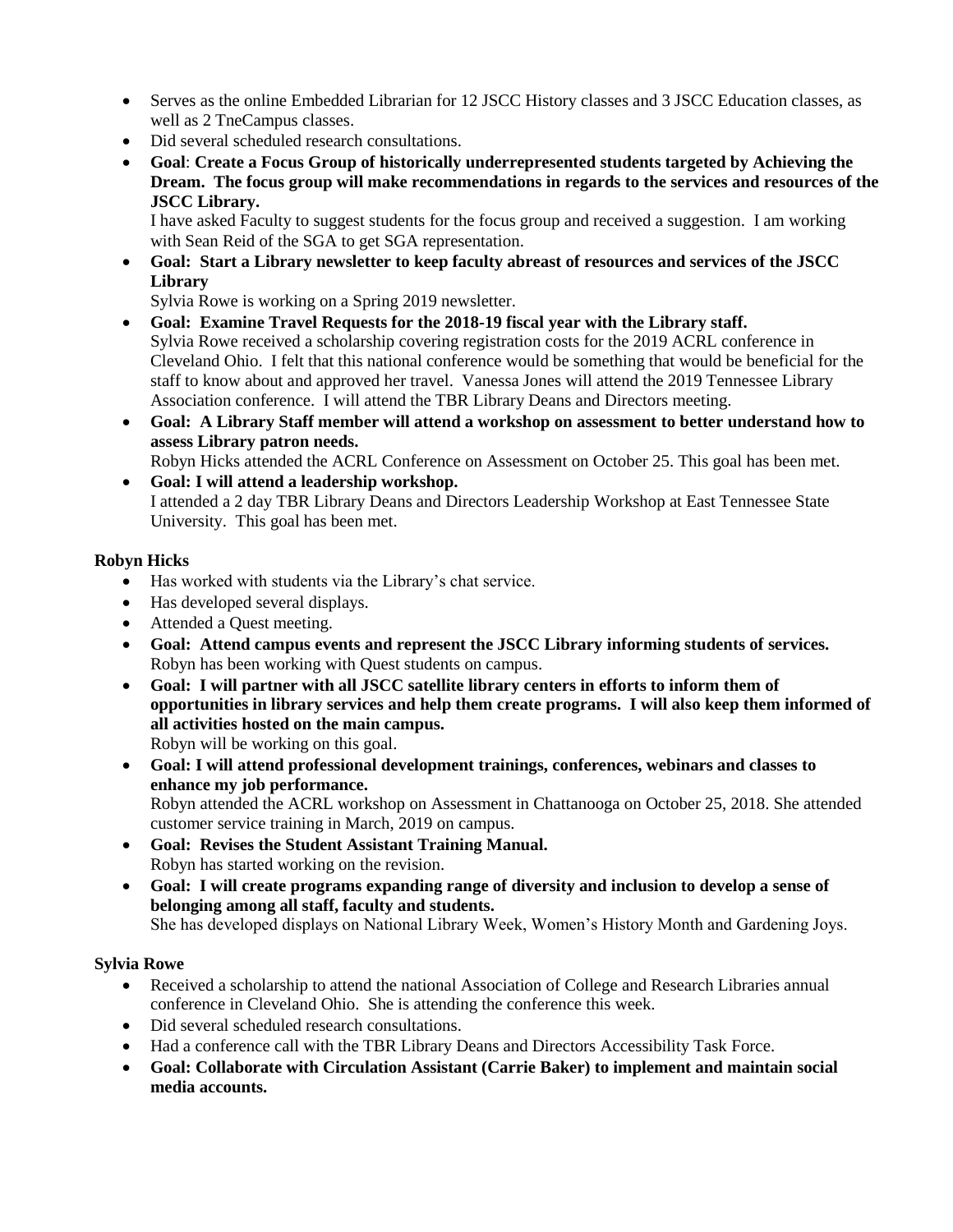Sylvia assumed complete oversight of Library social media posts when Carrie Baker left to take a faculty position here. Sylvia makes several posts a week.

- **Goal: Use the WAVE tool to evaluate LibGuides for accessibility issues and suggest changes to make those pages more accessible for students with disabilities.** She continues to monitor the JSCC Library LibGuides for accessibility issues..
- **Goal: Regularly assess Library databases to ensure links are correct and make necessary changes**. Sylvia receives weekly Quality Assurance Reports via email that notify her of dead links. She promptly makes corrections and changes as necessary.
- **Goal: Explore and assess Library chat software.** Sylvia monitors the Chat feature and participates in the chat.
- **Goal: Attend conferences, trainings and webinars on Library technology in order to increase my knowledge and stay informed of best practices and current trends**. Sylvia is attending the national ACRL conference in Cleveland Ohio.
- Received a scholarship to attend the national Association of College and Research Libraries annual conference in Cleveland Ohio. She is attending the conference this week.
- Did several scheduled research consultations.
- Had a conference call with the TBR Library Deans and Directors Accessibility Task Force.
- **Goal: Collaborate with Circulation Assistant (Carrie Baker) to implement and maintain social media accounts.**

Sylvia assumed complete oversight of Library social media posts when Carrie Baker left to take a faculty position here. Sylvia makes several posts a week.

- **Goal: Use the WAVE tool to evaluate LibGuides for accessibility issues and suggest changes to make those pages more accessible for students with disabilities.** She continues to monitor the JSCC Library LibGuides for accessibility issues..
- **Goal: Regularly assess Library databases to ensure links are correct and make necessary changes**. Sylvia receives weekly Quality Assurance Reports via email that notify her of dead links. She promptly makes corrections and changes as necessary.
- **Goal: Explore and assess Library chat software.** Sylvia monitors the Chat feature and participates in the chat.
- **Goal: Attend conferences, trainings and webinars on Library technology in order to increase my knowledge and stay informed of best practices and current trends**. Sylvia is attending the national ACRL conference in Cleveland Ohio.

## **Vanessa Jones**

- Provided Library instruction to 4 English classes.
- Assisted students with Library research.
- Participated in the Library chat service.
- Has cataloged books and DVDs.
- **Goal: Participate as one of the advisors to the Student Book Club.** Because of various issues, the Student Book Club will be implemented in 2019-20.
- **Goal: Attend professional development trainings, conferences, webinars and classes to enhance my job performance.**

Vanessa will attend the Tennessee Library Association annual conference in April, 2019.

- **Goal: Will conduct an inventory of the Library's book collection.** Vanessa will conduct inventory when school is not in session.
- **Goal: Work towards a Certificate in Youth Services and Literature to magnify my knowledge of young adult literature**.

Vanessa is looking at various other certificates, including one in Community College Leadership.

 **Goal: Examine methods of Library instruction through online training, reading and discussion with colleagues.**Vanessa has assisted Scott Cohen with Library Instruction and has done several sessions on her own. Vanessa completed modules on library instruction from the University of Texas.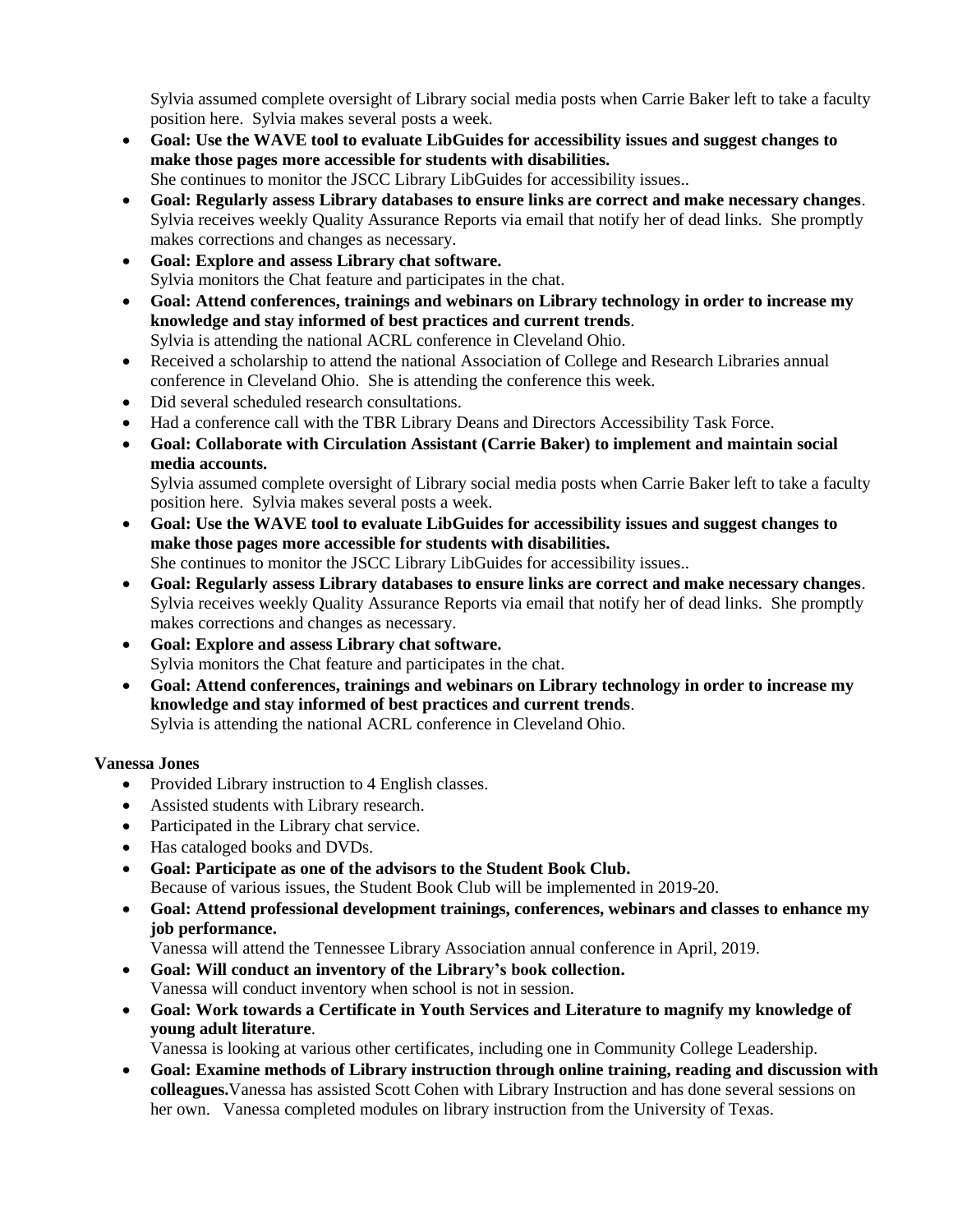#### **Writing Center**

#### **Projects/Activities Accomplished Since Last Report Student retention / recruitment focused goal**.

- Dillon and the Bradford school district are in the process of setting up training for their identified writing consultants.
- The Writing Center has revised consultant hours.
- The Writing Center is saying goodbye to Mark Marshall. We wish him nothing but the best as he enters into a new full-time job.

## **A departmental operations specific focused goal**.

- The writing center has worked with the Paris campus to establish a base of documents for Paris students. The writing center has completed the scanning of the handout wall. The writing center is also working with the Paris to identify a consultant to hire to meet the requests of the Paris student body. The Paris student body is made up of a majority of nontraditional students, and as such, have requested that there be a consultant on campus instead of relying on the online service as much.
- A writing consultant has been identified for the Paris location. This ensures that all locations have a writing consultant available to the students they service.
- Dillon and Tony presented at the TYAC/CCCC conference regarding the co-req courses and student success rates.

## **Business and Industry Division**

#### **Projects/Activities Accomplished Since Last Report**

- Business Group Advising Sessions began on April 1 through April 12, 2019. There are 11 sessions scheduled over the two week time span allowing students to meet with a business advisor, review their program completion plan, retrieve their PIN and physically register for the summer and/or fall classes.
- Terri Messer and multiple representatives from UTMartin met to discuss the UTMartin Business Articulation Agreement.
- Terri Messer attended the Policy Committee Meeting.
- Terri Messer participated in the Stair Chair training for all building coordinators on March 22.
- Terri Messer met with Dr. Bailey to discuss workforce.
- Terri Messer met with Victor Garcia to update the Business website.
- Terri Messer and Kimberly Johnson met with Internal Audit to discuss the Workforce Development Preliminary Audit Results.
- Kimberly Johnson attended the Brownsville Industrial Roundtable.
- Kimberly Johnson attended meeting at Technor Apex Brownsville to discuss leadership-training options.
- ATMAE Accreditation Site Visit completed.
- Kimberly Johnson attended the NW Regional Partners Meeting in Huntingdon.
- Terri Messer attended Academic Council/Dean's meeting w/VPAA Dr. Bailey on April 4.
- Kimberly Johnson attended the Gibson County Workforce Development Board Meeting at the Milan Chamber of Commerce.
- Kimberly Johnson met with Martine McFarland at Kolpak.
- Business faculty/staff conducted the annual advisory committee meeting April 10.
- Terri Messer conducted first day's sessions for Kolpak Leadership Series to run each Weds., March 20 April 24 at their Parsons facility.
- Terri Messer meeting with all career program's advisory committees to share the forthcoming changes with Perkins V funding requiring a comprehensive campus needs assessment.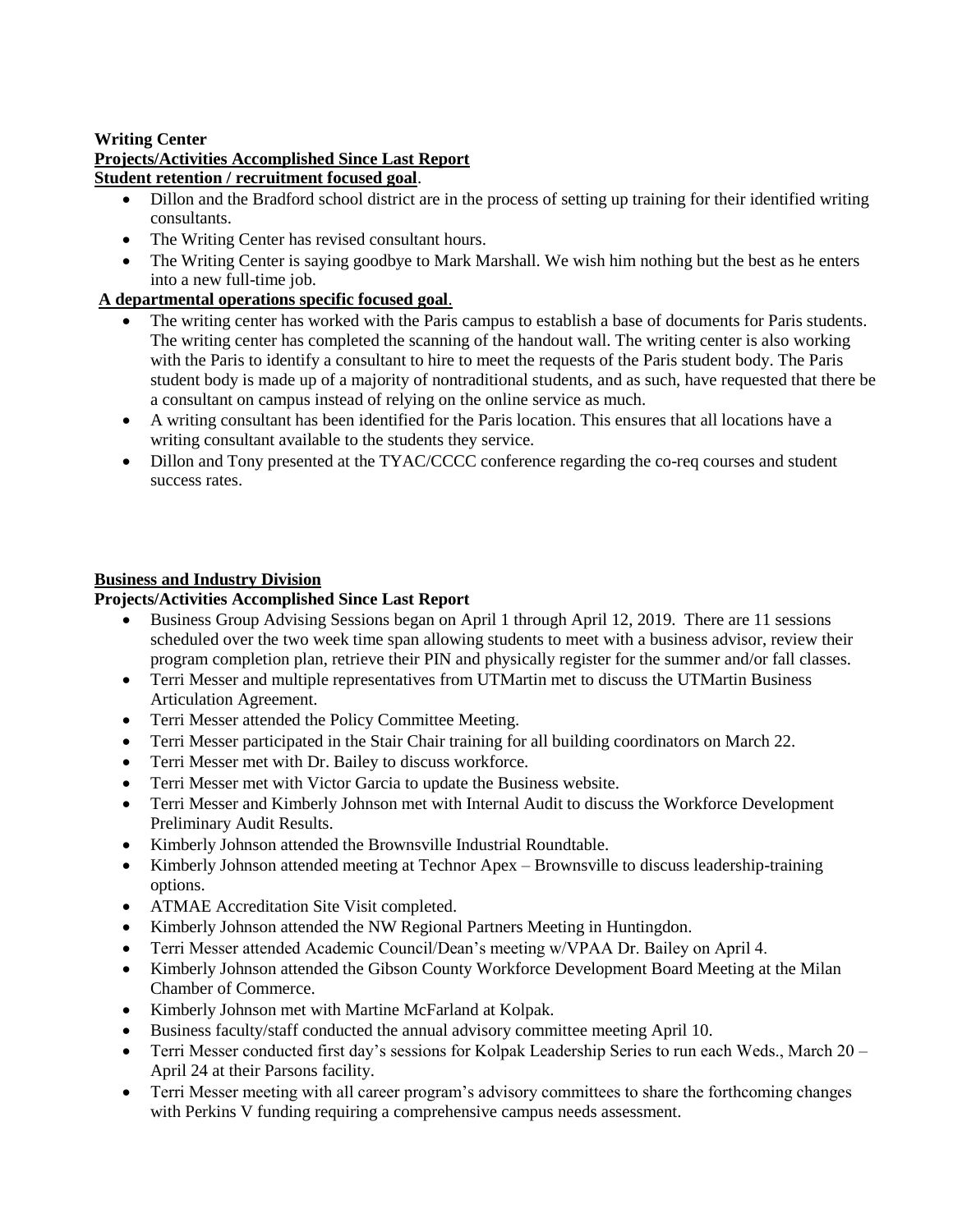- Kimberly Johnson will attend the TNTrained Workforce Development and the  $9<sup>th</sup>$  Annual Continuing Education Training Institute to be held in Nashville, TN.
- Terri Messer will attend the Perkins required Spring meeting on April 26 in Nashville.
- WFD is working with JEA and Owens Corning to provide Basic and Intermediate Excel Courses.
- WFD has contracted with KMI Group in Kenton, TN to provide ISO9000 Project Training. Training will be divided into four phases beginning in March and running through May.
- WFD is coordinating BLS for Health Care Provider classes. Classes held in March and April.
- WFD has contracted with Gerdau to provide EMT Continuing Education Classes on site April  $1<sup>st</sup>$  and April 22<sup>nd</sup>.
- WFD Real Estate Licensure course is currently in the last five weeks. Course will end on May 2, 2019. Next course will be offered in September.
- Kimberly Johnson met with Jane David and Julie Bezold to discuss upcoming PTA/OTA seminar to be held in July at JSCC.

#### **Communication and Humanities Division**

#### **Projects/Activities Accomplished Since Last Report**

- Attended Stair Chair training
- Prepared schedule for summer/fall
- Attended Faculty Council meeting
- Attended Online Quality Council meeting
- Attended TBR International and TnCIS Spring meetings in Nashville
- Assisted with library renovation application
- Attended survey training with Sara Vonderheide
- Attended President's Forum
- Attended Bell Witch presentation
- Met with Prof. Gray Lemus regarding possible Music TTP for AFA
- Attended CMT event
- Conference call with Dr. Bailey and possible high school ENGL 0899 dual credit opportunity

#### **Projects/Activities Planned**

- Attend TN-SLC Board Meeting and General Meeting, Nashville
- Meet with Dean Grooms, Dr. Esquivel, Prof. Prater regarding adjunct faculty recognition program
- Conduct full- and part-time faculty evaluation interviews
- Meet with Dean Grooms regarding classroom needs
- Attend DEI meeting with Follett representative
- Attend Supporting Sexual Violence Survivors Program
- Attend Equidox PDF Conversion Solution overview demonstration
- Attend Lexington Center celebration
- Attend Innovation Ensemble concert
- Attend Awards Banquet
- Attend Strategic Planning Committee meeting
- Continue staffing for summer/fall

#### **Health Sciences and CIT Division**

#### **Computer Information Technology**

 TBR has approved three of the four new CIT certificate programs. The fourth certificate and the new Cisco CCNA Concentration should be approved during the next 30-day review cycle.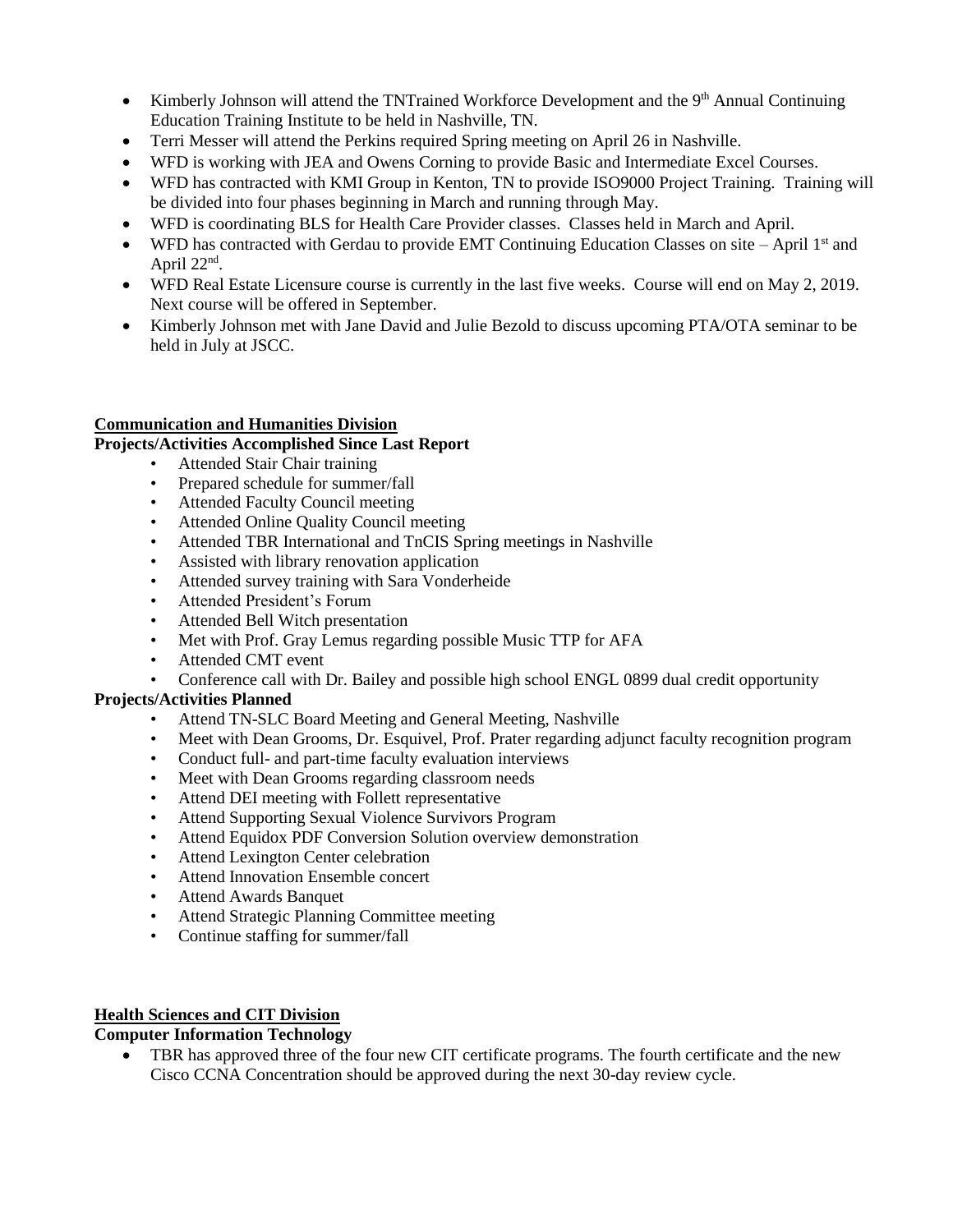• The CIT faculty hosted the annual Cisco Networking Academy Meeting on April 3.

## **EMS Programs**

## **Kenneth Oxford, Program Director**

## **Projects / Activities Accomplished Since Last Report**

- Paramedic applications being accepted until June 1.
- Site visit completed for EMT and AEMT programs on April 5. Results indicate the program is a highly developed program.

## **Projects / Activities Planned**

- Applications are being accepted for a full time instructor.
- Working on a potential partnership with Medical Center EMS for an EMT class.

## **Other Items / Dates / Activities**

- AEMT Psychomotor Exam scheduled for May 14, 2019
- EMT Psychomotor Exam scheduled for May 10, 2019
- Paramedic Psychomotor Exam scheduled for August 6, 2019. Will be conducted in coordination with DSCC Paramedic program, but JSCC to host.

## **Healthcare Technician Certificate Program**

## **Sherry Channel, Health Sciences Coordinator**

## **Projects/Activities Accomplished Since Last Report**

- We currently have nine students attending EKG Class in Humboldt. Eight students successfully completed their Phlebotomy clinical from our Humboldt class.
- Thirty students completed Phlebotomy class and there are currently about 28 in Phlebotomy clinical at WTH.
- We are planning Phlebotomy, EKG and CMA classes this summer including classes at the Savannah campus. In addition to the classes on the main campus, we are also planning for Phlebotomy and EKG classes at the Lexington Campus in the fall semester.
- It has been very busy since registration opened as I advise students for the summer and fall semesters.
- Class registration has only been open for one week and the summer and fall CMA I classes are currently filled. The other courses are also filling up very well. The main campus, summer phlebotomy class only has two seats remaining.
- We currently have 23 graduates in the Health Sciences AAS degree and 33 students earning their Healthcare Technician certificate.

## **Projects/Activities Planned**

- We are changing the format of the healthcare technician classes to all be 7 weeks long instead of 5 weeks. This is due to many student complaints about the class content being too difficult to absorb in a five-week period.
- I am currently working on staffing the summer and fall Healthcare Technician Classes.
- I also have a lot of certification testing scheduled for the Healthcare Technician students.

## **Other Items/Dates/Activities**

- April 10, 2019 College & Career Fair @ JSCC
- April 12, 2019 Digital Engagement meeting
- April 15, 2019 Proctor NHA Certification Testing
- April 16, 2019 General Advising Session
- April 17, 2019 GAP Advising Session

**MLT Program Peter O'Brien, Program Director**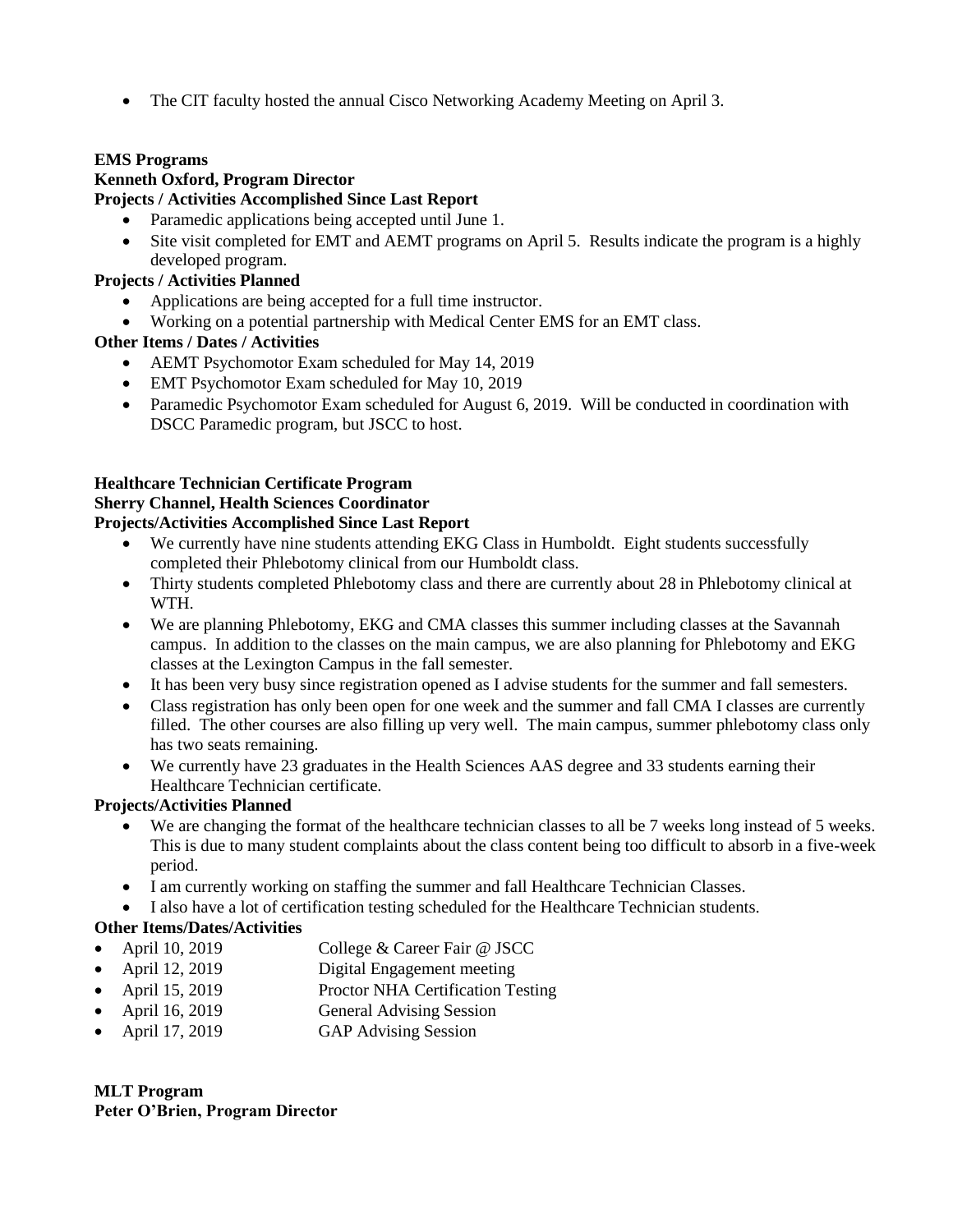#### **Projects/Activities Accomplished Since Last Report:**

- MLT Faculty met with middle school students with the Mentor U Program
- MLT presented talks to several middle school classes during the JMCSS STEM week
- Presented TAF requests to help instruction in the areas of Immunology and Chemistry.

## **Projects/Activities Planned**

 We are making adjustments to our clinical affiliate schedules to accommodate the changes caused by the WTH purchase of Jackson Regional, Martin and Dyersburg Hospitals. Hoping to place students at Martin and Dyersburg in the near future as a result of the common contract for WTH and  $JSCC. \Box \Box$ This is getting to be a real problem as the Nurse Education Department at WTH wants to tell us when and where we can or cannot place a clinical student. We normally set schedules by working with the specific lab administration to maximize the experience for the student, but NE seems to think this is their job now.

#### **Upcoming events:**

- TV and Radio Time at first of year to get word out about our program and the needs of the profession, and National Medical Laboratory Professionals Week.
- Certificate Program Scheduled for April  $25<sup>th</sup>$  at JMCGH

#### **New Issues:**

- Ripley Lauderdale County Lab is in question for accepting a student at this time due to ownership and management changes with loss of personnel. The goal for 2019 is to accept a student to be shared at Ripley and Covington affiliates.
- Still working on a common paperless application portal with IT area. We are making changes to make the portal better for students and staff. There are still some difficulties we are addressing with the students.

#### **OTA Program Dr. Julie Bezold, Program Director Projects/Activities Completed Since Last Report**

- Student advising
- Hosted OTA advisory meeting
- Assisted with development of PTA/OTA CEU course to be held in July
- Faculty meeting
- Participated in JSCC Mentor U Day-North Parkway Middle School
- Completed Hellonote training for electronic documentation
- Organized off-campus groups to A Mother's Love, Therapy and learning center, Madison High School, Area Relief Ministries, and Northbrook Healthcare
- Met with Pediatric OT to instruct summer pediatrics course
- Submitted JSCC catalog changes
- Ordered pins for pinning ceremony
- Submitted summer and fall booklist
- Attended AOTA National conference 4/1-4/5
- OTA midterm advising

## **Projects/Activities Planned**

- Autism Farm Camp
- Pinning ceremony /graduation
- Exit interviews
- Dementia Course with Teepa Snow
- $\bullet$  Interviews June 12
- Meeting with Speech and Hearing Center for combined activities within the community
- Modifying OTA summer pediatrics course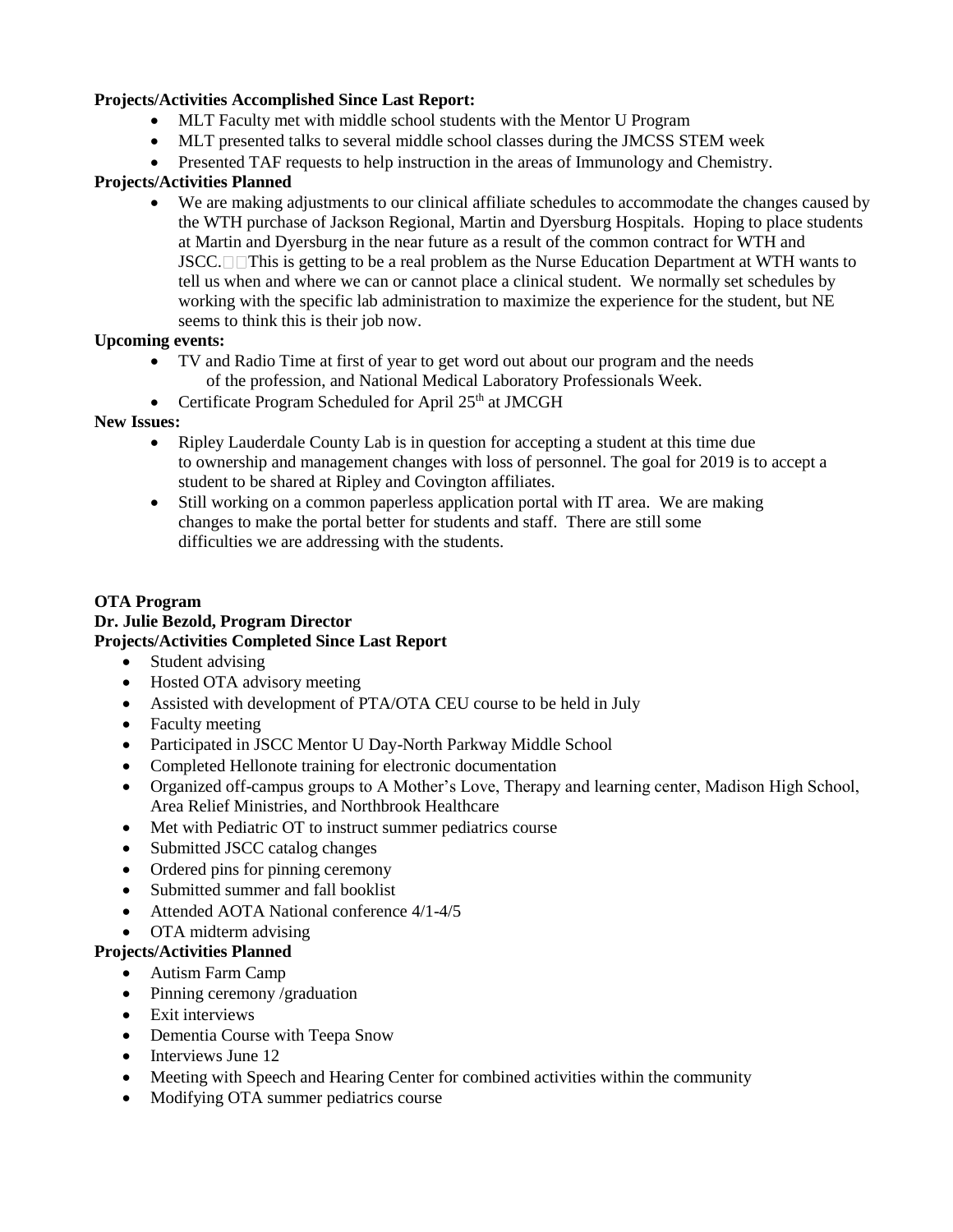#### • OTA lab calibration

#### **Upcoming events:**

**OTA Interviews June 12, 2019**

# **Program Innovation**

#### **Leah Gray, Director Projects/Activities Accomplished Since Last Report**

- Safe Kids Meeting
- Mental Health Collaborative meeting
- Crisis Intervention Train the Trainer class
- Fire Science Advisory Committee Overview Session
- Completed ASIST Training for Suicide First Aid
- Completed Career Day at Northeast
- Spoke at 9-11 Conference
- Submitted several items in curriculog
- Student Advising
- Conducted CERT Training for Southside High School
- Master of Ceremonies for Safe Kids Conference at JSCC

## **Projects/Activities Planned**

- Student Advising
- Safe Kids Meeting
- Crisis Intervention Instructor Meeting
- Autism Awareness Class
- DE Training
- Gap Advising
- Equidox Training
- Speaker at West TN Fire Chief Meeting

## **PTA Program**

## **Dr. Jane David, Program Director**

## **Projects/Activities Accomplished Since Last Report**

- $\bullet$  $2<sup>nd</sup>$  year cohort = 23 students; 1<sup>st</sup> year cohort = 23
- 2nd year students are completing their second terminal clinical education. One student is delayed due to a back injury (unrelated to her clinical experience). She will remediate this experience during the month of May.
- PTA application cycle for 2019 has begun. Online application is open.
- Working with Julie Bezold on a joint continuing education event for our graduates and clinical faculty this summer. The CEU event will be July 16.
- I was awarded the 2019 PTA Educator of the Year at the recent TPTA Spring Meeting.
- Graduation/pinning ceremony planning has begun.
- Clinical placement locations for PTAT 2492 (summer semester) are confirmed.

## **Projects/Activities Planned for This/Next Week**

- Any clinical education needs as they arise.
- Graduation/pinning activities will continue. We will also be preparing for the final capstone component of the program.

## **New Issues (some previously noted)**

- At-risk students
- Clinical remediation in May for one student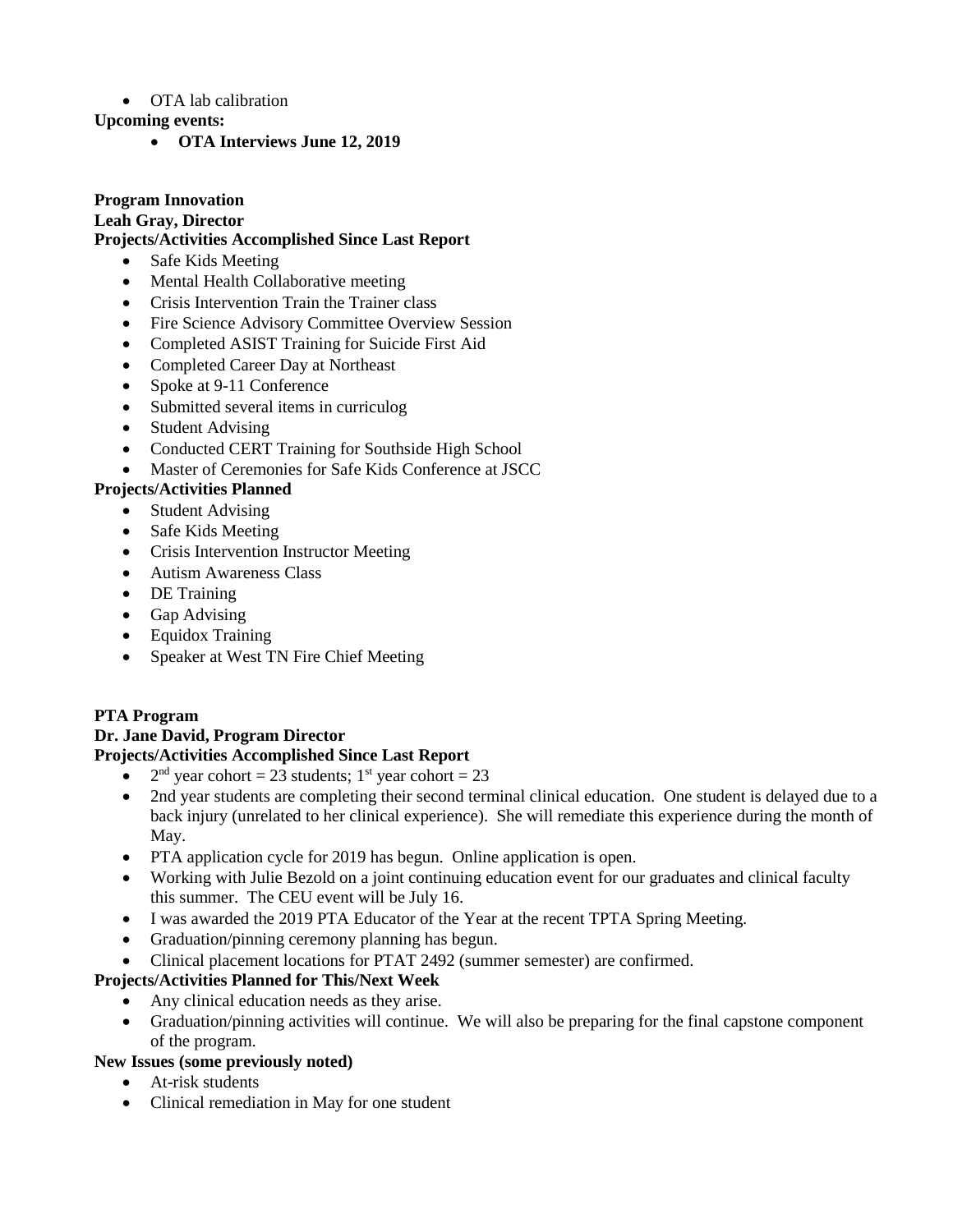Faculty meeting and planning time has proven to be very limited since the implementation of our new curriculum's schedule.

## **Old Issues**

- I have learned that the University of Memphis' proposal for a DPT program has been withdrawn at this time. No further word on FHU's interest in developing a PTA program.
- **I continue to monitor the area's employment market for PTAs. I anticipate some issues for this year's graduating class. Recently I learned that WTH, the area largest employer, has only one position planned for a PTA in the next few months.**
- Maintaining clinical agreements with all of our affiliates has always been a challenge but in recent months this responsibility has had to be assumed by the program director.

## **Other Items/Dates/Activities**

- $\bullet$  We will be celebrating the 50<sup>th</sup> anniversary of the PTA this year with a coordinated effort with the Tennessee Physical Therapy Association (TPTA) during September (this was delayed from a proposed earlier time).
- PTA Advisory Committee will meet May 3.
- PTA Program interviews will be June 13.

#### **Radiography Program Kim Benson, Program Director Projects/Activities Accomplished Since Last Report**

- Program faculty have been extremely busy continuing to respond to inquiries from many prospective students and references from the JSCC website, by either email, voice mail, and/or personal appointments.
- Karin continues to work with CIs and students daily with the online Trajecsys program. There is multiple, daily activity for time records and adding/deleting technologists from the system. The system is continuing to work well.
- Program faculty continue to work on the upcoming JRCERT Interim Report as required for continuance of the 8 year accreditation award.
- Program offered a program information and advising session in conjunction with ANCHOR week; only 5 prospective students in attendance.
- Spring program Advisory Committee is scheduled for this Friday, April 12; director continues to prepare for that.

## **Projects/Activities Planned for Next Week**

- Continue to reach out to assigned advisees and answer questions from prospective applicants and dropins.
- Submit program's Interim Report to the JRCERT
- **Attempt** to get information out via the various communications at JSCC concerning RADT program admissions; seems there are difficulties with this at times.
- TAF request submitted before deadline; Karin and Branson have needs for our labs/equipment that will not meet TAF criteria. Will attempt to search other options for necessary supplies.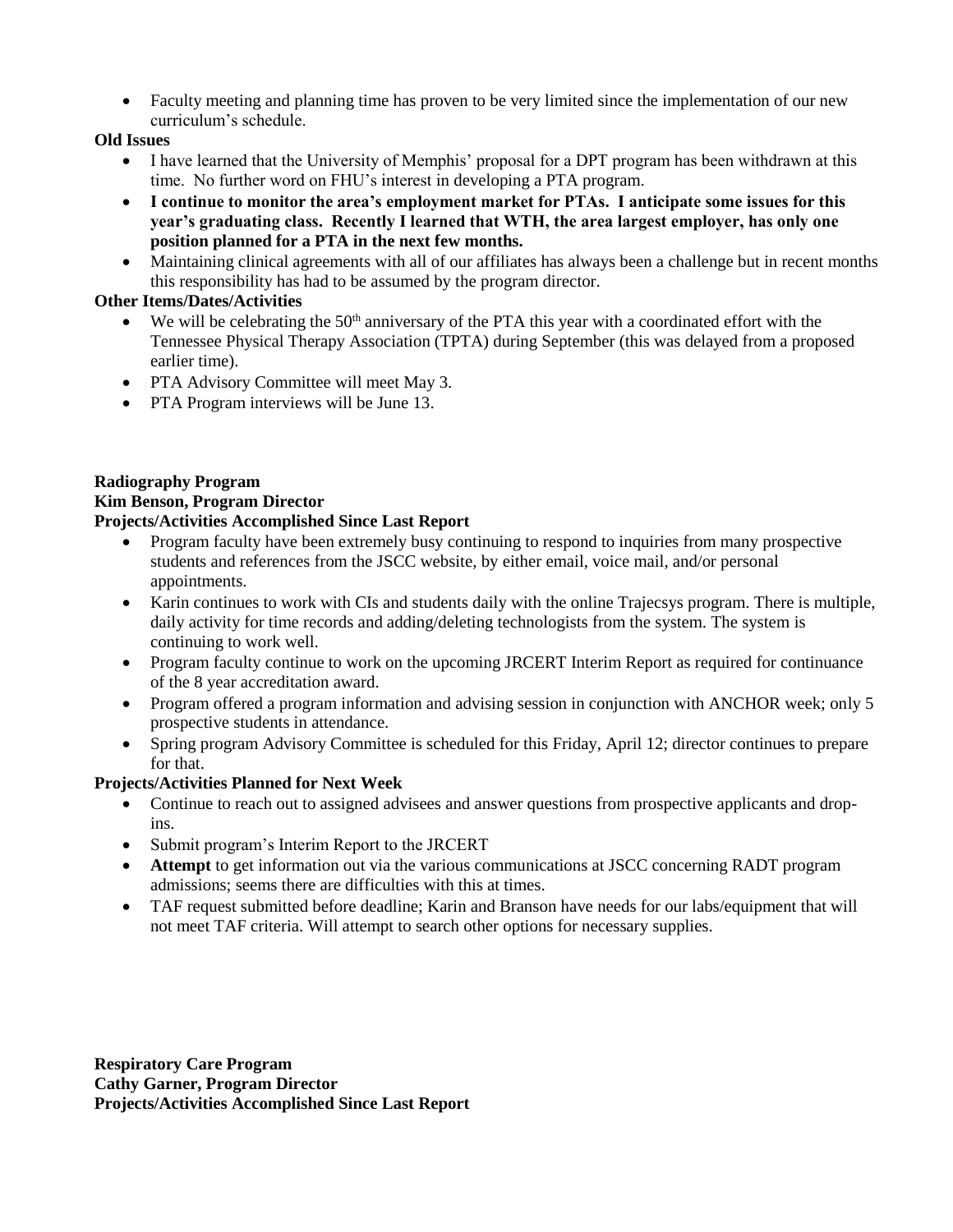Christie Ward and the second year students attended the Tennessee Society for Respiratory Care Annual State Convention and Exhibition April 1- April 2 in Gatlinburg. The students participated in a knowledge bowl competition, affectionately referred to as the "Sputum Bowl." Three students and one alternate competed and won against Columbia State in the first round, Walters State in the second round, and lost by one question in the final championship round to Volunteer State. Walters State has one the competition for 8 straight years. The students from all three of these schools are graduating in May and our students are not graduating until August. Christie and I are beyond proud of these students.

#### **Projects/Activities Planned**

- The Advisory Committee meeting will be during the week of May  $13 17$ .
- Christie Ward will be attending the American Association for Respiratory Care annual educators and

#### **Math and Science Division**

#### **Projects/Activities Accomplished Since Last Report**

- Attended/worked on:
- Presidents info session
- Online quality council
- Academic council
- Math co-req academy meeting Tbr
- Courses in DEI for summer/fall
- Upcoming:
- 4/11 West tn ffa horticulture/floriculture contest (carrie baker)
- 4/12 TAS Collegiate meeting (moved to UTM)
- 4/12 Follett DEI meeting
- 4/19 Student group tour of Union Pharmacy school and labs (Jeter/Keeton)
- 4/25 Homeschool chemistry club lab tour and hands on activities (Kappel/Meek)
- 4/24 Good bye celebration for Fore and Rhodes
- Reviewing applications for 2 biology faculty
- Budgets
- Reviewing Schedules for math and biology

#### **Nursing**

#### **Activities and Projects Accomplished Since Last Status Report**

- Planning for summer courses, including initial development of new NUR 130 Nursing Transitions I course and HSC 190 Pathophysiology course.
- Daily responses to student inquiries for program information, application assistance, and advisement.
- Assignment of advisors for newly admitted students
- Multiple program information sessions
- ANCHOR week and student advisement activities
- Hosted Open House for campus March 18<sup>th</sup>.
- Hosted nursing educational and career fair with over 20 employers and RN-BSN program recruiters April 2, 2019
- Hosted west TN regional meeting of TCPS
- Participated in an information session regarding the next generation NCLEX-RN exam
- Summer and fall clinical planning and unit requests
- Staffing of nursing information booth during JSCC hosting of CMT Education Tour April 4, 2019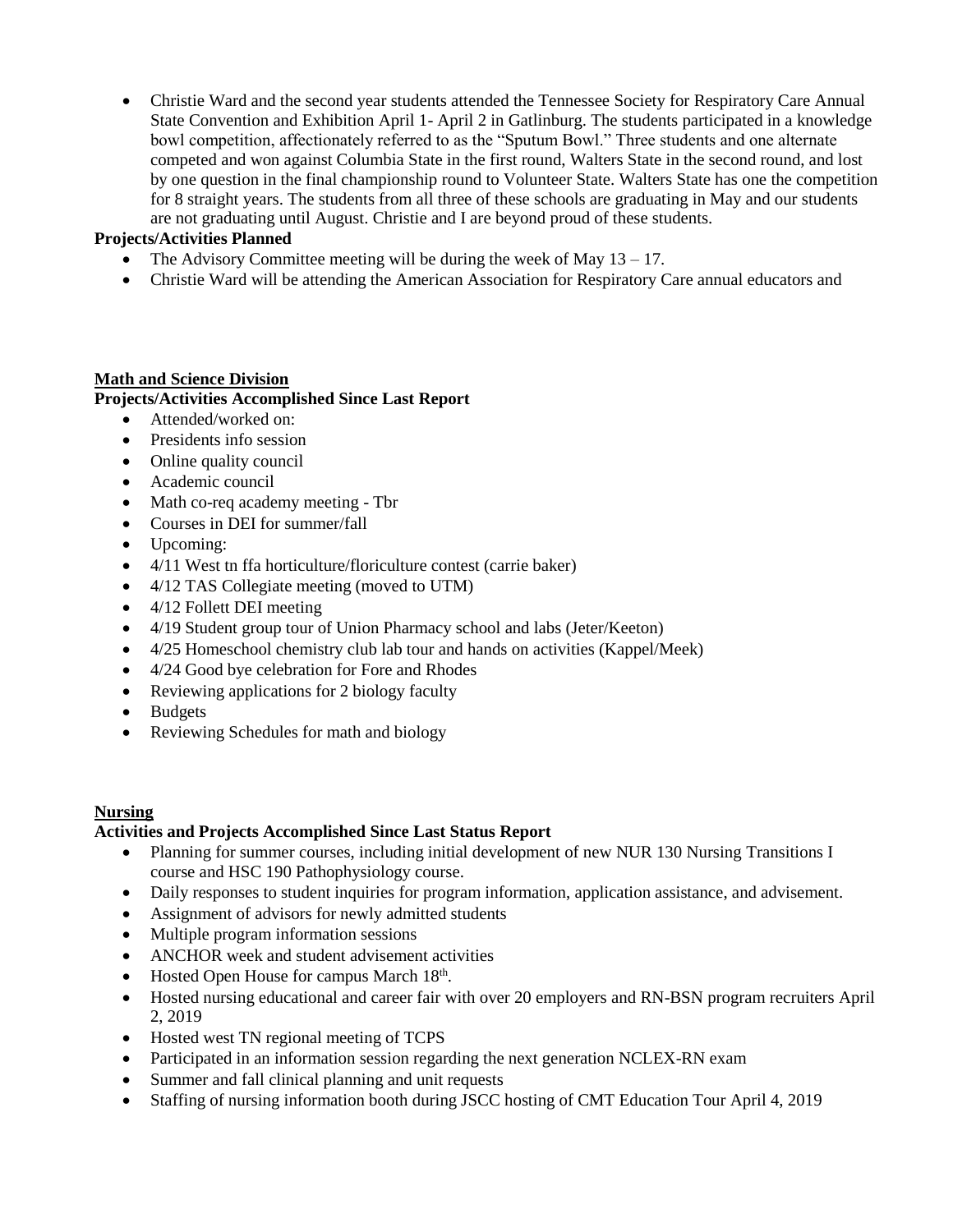- Recruitment at Dresden High School, Lexington and Savannah centers
- Faculty search committee meetings
- Articulation meeting with program director for UT Martin nursing program
- TAF and curriculum committee proposals

#### **Projects/Activities/Goals Planned for Next 2 Weeks:**

- Participate in meetings of TN Deans and Directors of Schools of Nursing and TBR nursing common curriculum
- Participate in JSCC Career Fair April 10, 2019.
- Host West TN Healthcare nurse recruitment luncheon March 18th
- Faculty search committee meetings
- Program orientation for newly admitted LPNs on April 19 and 26, 2019
- Participate in Strategic Planning and President's Forum meetings
- Course end-of-semester review/evaluation meetings
- Faculty evaluation meetings
- Participate in Advisory Committee meeting of TCAT Jackson practical nurse program
- Promise of Nursing grant reporting
- Coordinate west TN task force meetings on nursing workforce supply and demand issues for THA
- Coordinate building room use for summer Great Expectation sessions for new students

#### **Other:**

• Pinning ceremony for May program graduates will be Thursday May  $2<sup>nd</sup>$  at 2:00 pm.

#### **Social and Behavioral Sciences Division**

#### **Projects/Activities Accomplished Since Last Report**

- **Administrative Activities**
	- o Working with Late Drop/Add students to facilitate graduation;
	- o Communication with division faculty on Mondays with "Monday Morning Update"
	- o Scheduling faculty evaluations and organizing related items for review/goal-setting
	- o DREAM team workgroups (March 28th)
	- o Scheduling with focus on
	- o Academic Council meetings: Minute taker, submitted minutes for review (April 4, 2019)
	- o Online Quality Council meeting: Minute taker (Date: April 4, 2019)
	- o Continued contacts with new adjuncts (Social Work, Geography, COL1030)
	- o Organizing COL1030 and other files in anticipation of SACCSOC needs
	- o President's Open Forum attendance (March 27)
	- o Meeting with VPAA regarding SBS budget/other misc.
	- o Attended dedication of the Softball field (April 5)
	- o Met with UTM personnel regarding meeting mutual needs related to growing the SWK program
	- o Student and faculty meetings related to student and faculty concerns;
	- o Course equate sessions on Fridays
	- o Reviewing catalog for needed changes

#### **Academic Activities**

- o Teaching 2 courses;
- o Planned/attended academic advising group sessions for SBS ANCHOR Week (April 4, 5)
- o Academic advising to help with Sociology and Social Work
- o Facilitate student service learning paperwork
- o Gave the CCSSE in my course
- o Tammy Prater and Tonya Parham are attending a TBR grading event
- o Bob Raines is attending TBR General Studies Review
- **Trainings:**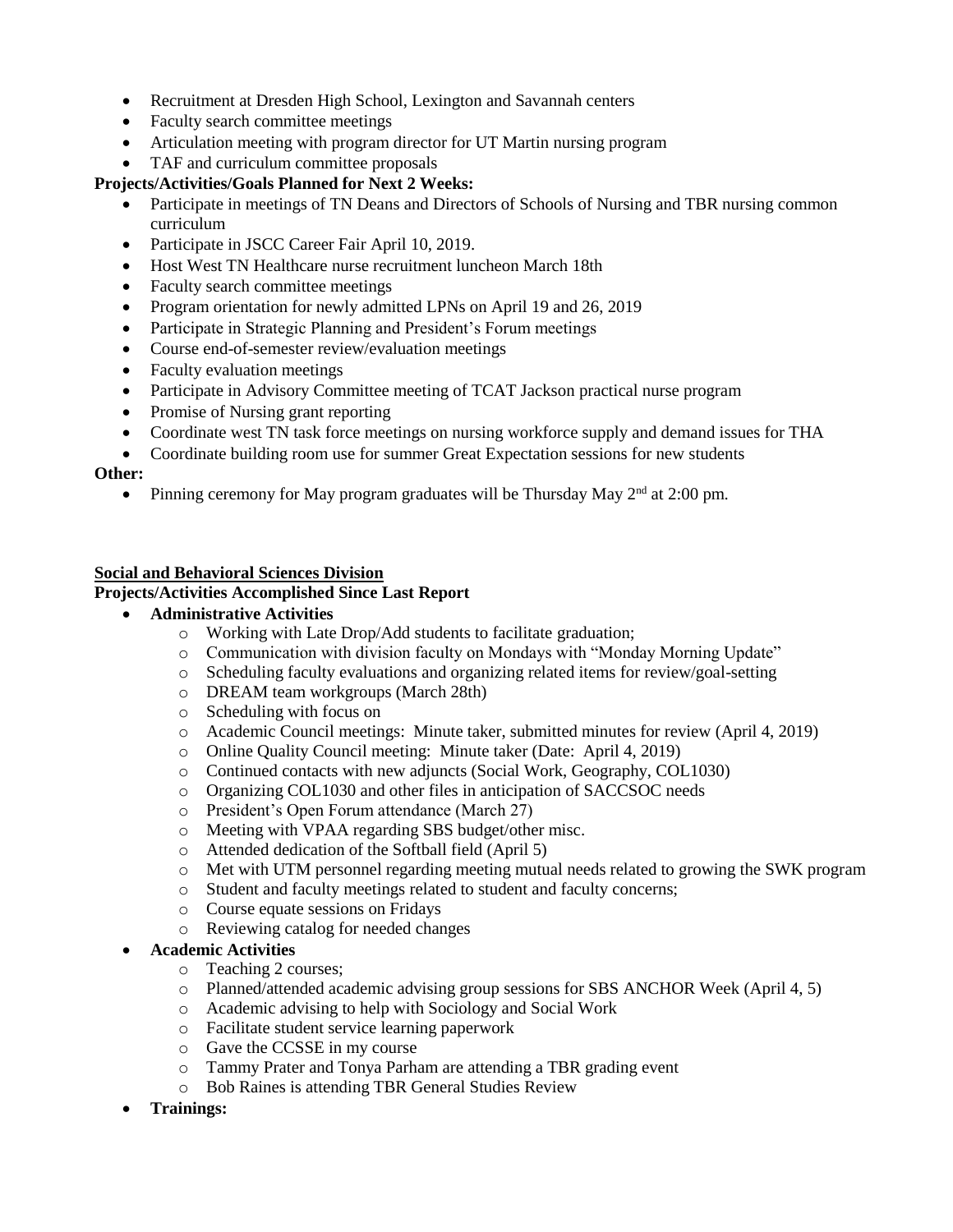- o Learning some about ARGOS reports and printed for Student Awards
- o Presented: COL1030 Career lab training, March 29<sup>th</sup>
- o Faculty (Karen Perrin) attending On-Course conference, California (April 11)

## **Projects/Activities Planned**

- Attend TBR General Studies review meeting April 16<sup>th</sup> to represent VPAA position
- Meet with Dean Camp regarding classroom physical/other instructional needs
- Attend Trainings: Advising trainings, Follett DEI, Equidox PDF Conversion Demo
- SBS Awards will be given in the following areas: CRMJ, HIST, PSYC, SOCI, EDU
- Review IOTA 360 results for evaluative purposes
- $\bullet$  Attend Lexington center  $20<sup>th</sup>$  anniversary if able
- Continue with SPOL goal updating and approval
- Continued review of Faculty Evaluation needs
- Continue assisting with advising for Fortner

## **New/Continuing Issues**

- Faculty advising load management for CRMJ( $n=79$ ) and EDU ( $n=120$ )
- Prioritizing course redevelopment needs with limited number of funds;
- Planning for SBS digital newsletter put on hold

## **Off Campus Centers and Locations**

**Humboldt - Lisa Rojas, Director**

## **Projects/Activities Accomplished Since Last Report**

- Have been working with the City, JSCC, Career Center, and sign company to get our new sign up and going
- Townsend and Att have been out working on our phone system and fire alarm panel. For the first time since we opened, it appears we have a somewhat stable phone line.
- Attended WTSF meeting
- Hosted a caricature artist and had close to 100% participation
- Attended a dual enrollment meeting with Humboldt HS
- Spoke with HHS seniors
- Future- attending college simulation day and community clean up day

## **Lexington - Sandy Stanfill, Director**

## **Projects/Activities Accomplished Since Last Report**

- Attended President's Focus Group meeting
- Completion coaches visited
- Participate in new Banner training
- Hosted self-defense workshop
- Attended WS Lunch N Learn
- $\bullet$  Hosted  $6<sup>th</sup>$  graders from South Haven
- Hosted SHHS and LHS seniors tour
- Hosted Bethel recruiter
- Hosted Caricature event
- Hosted Voc. Rehab
- Accommodated MTSU recruiter
- Advised and assisted with registration
- Attended time management training
- Assembled field trip to DPA